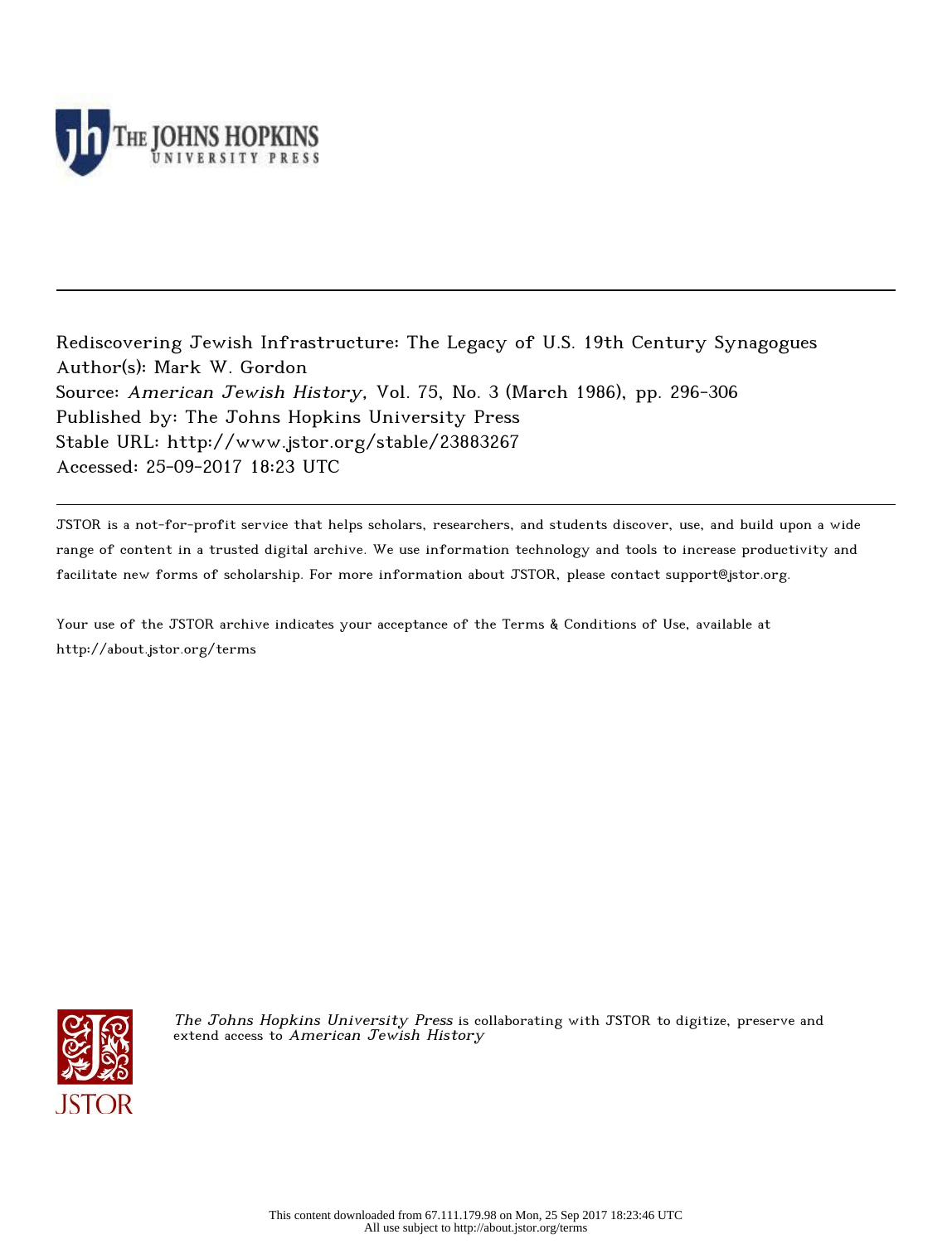# Rediscovering Jewish Infrastructure: The Legacy of U.S. 19th Century Synagogues Mark W. Gordon

There is no guidebook to follow. Some are located in the most dangerous neighborhoods in the country. But the thrill of a new dis covery makes the mission worthwhile.

The mission refers to location and identification of buildings originally constructed as synagogues before 1900. The majority of these structures are no longer used for Jewish purposes, yet they of ten tower proudly over their congregants' former communities.

This author's hobby began nine years ago during the pursuit of Jewish roots in the Lower East Side of New York City. While tracing the first American residences of various great-grandparents, the dis covery of several old synagogues inspired a search for surviving syn agogue structures throughout the United States.

The location of these buildings is often quite difficult to deter mine, since their former congregations may have moved several times in response to changing neighborhood demographic patterns. In addition, many references on early U.S. synagogues do not dis tinguish between the large number of demolished buildings and the few which still stand. The best sources of information are the three English language Jewish encyclopedias published over the last 80 years. These frequently provide either the addresses of specific syna gogues or the location of former Jewish neighborhoods. Searching these neighborhoods, especially when they border their city's down town district, often leads to the sudden and exciting discovery of an other old synagogue structure. Sometimes significant ornamenta tion (Stars of David, tablets, Hebrew cornerstone, etc.) is still present, but often there is only a minor trace of previous Jewish af filiation.

The attached list provides a compilation of all known pre-1900 buildings which were originally erected as synagogues and which still stand. It includes the addresses of the buildings, their architec tural styles and the names of the original congregations. The list also indicates if the original congregation still uses its building, or if not, what the current use is today. Some of the congregations listed - such as those in Newport, Charleston, Savannah and Shearith Israel in New York - are among the oldest Jewish congre gations in the country. Most of the congregations on the list were the oldest in their respective cities; they started out as Orthodox and, in some instances, evolved into Conservative or Reform in the middle to late nineteenth century.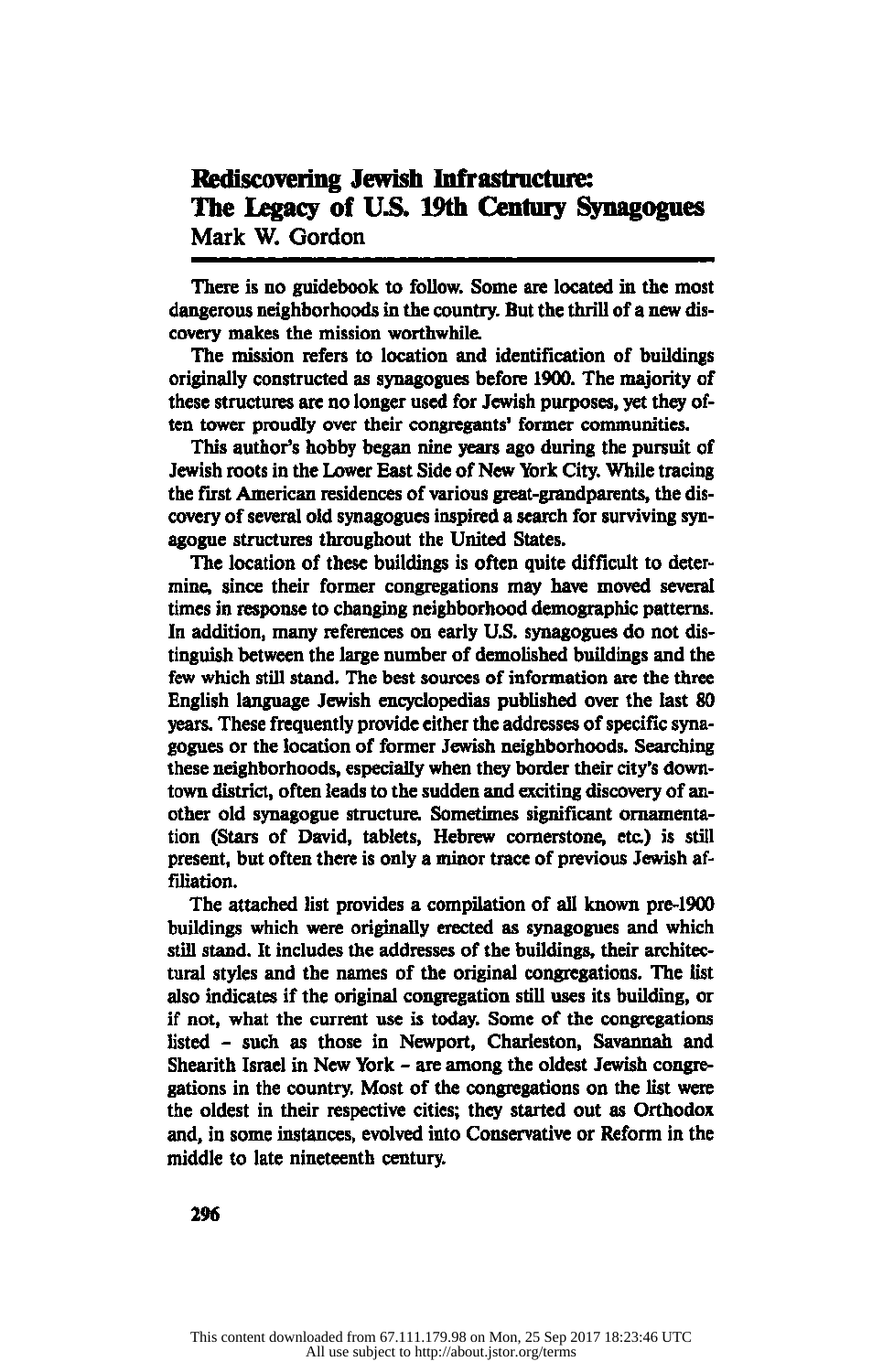#### 19th Century American Synagogues

The three oldest congregations on the attached list remain under Jewish ownership. Newport's Touro Synagogue, designed by noted Colonial architect Peter Harrison, is the current home to the succes sor of the original Sephardic (Orthodox) congregation which built it. Beth Elohim in Charleston is the oldest U.S. synagogue in con tinual use and is one of the birthplaces of Reform Judaism in America. It is constructed in the Greek Revival style, the rage in the 1840's, as is the Baltimore Hebrew Congregation building which is now used as a museum.

After the Colonial and Greek Revival periods, the synagogues generally continued to follow the trends in American secular ar chitecture, which helps in determining the age of each structure. Romanesque buildings with round arched windows prevailed in the 1850's, with Gothic and Victorian styles more common in the 1870's and 1880's. One style used heavily for synagogues but not in secular architecture was the Moorish style from the 1860's to the 1890's. It is often associated with onion-shaped domes or minarets, horseshoe arches and polychromatic decoration. A common theory for the popularity of Moorish synagogues was the nineteenth century re vival of Jewish scholarly interest in the history of the Sephardic Di aspora. At the turn of the century, synagogue architecture returned to the American architectural mainstream with a heavy emphasis on Classical Revival styles. This change was attributable in part to the interest in classical forms at the 1893 Columbian Exposition in Chicago and also to archeological discoveries of Galilean syna gogues built during Roman times.

While many of the buildings originally constructed as syna gogues are now used for other purposes, some remain as syna gogues and provide special places for Jewish worship. Nineteenth century buildings in more than ten states are now utilized for Jewish services as shown on the attached list. This list of approximately 50 former and some continuing synagogues is a unique compilation of surviving religious buildings and should serve as a reference docu ment for preserving the architectural legacy of American Jewish life.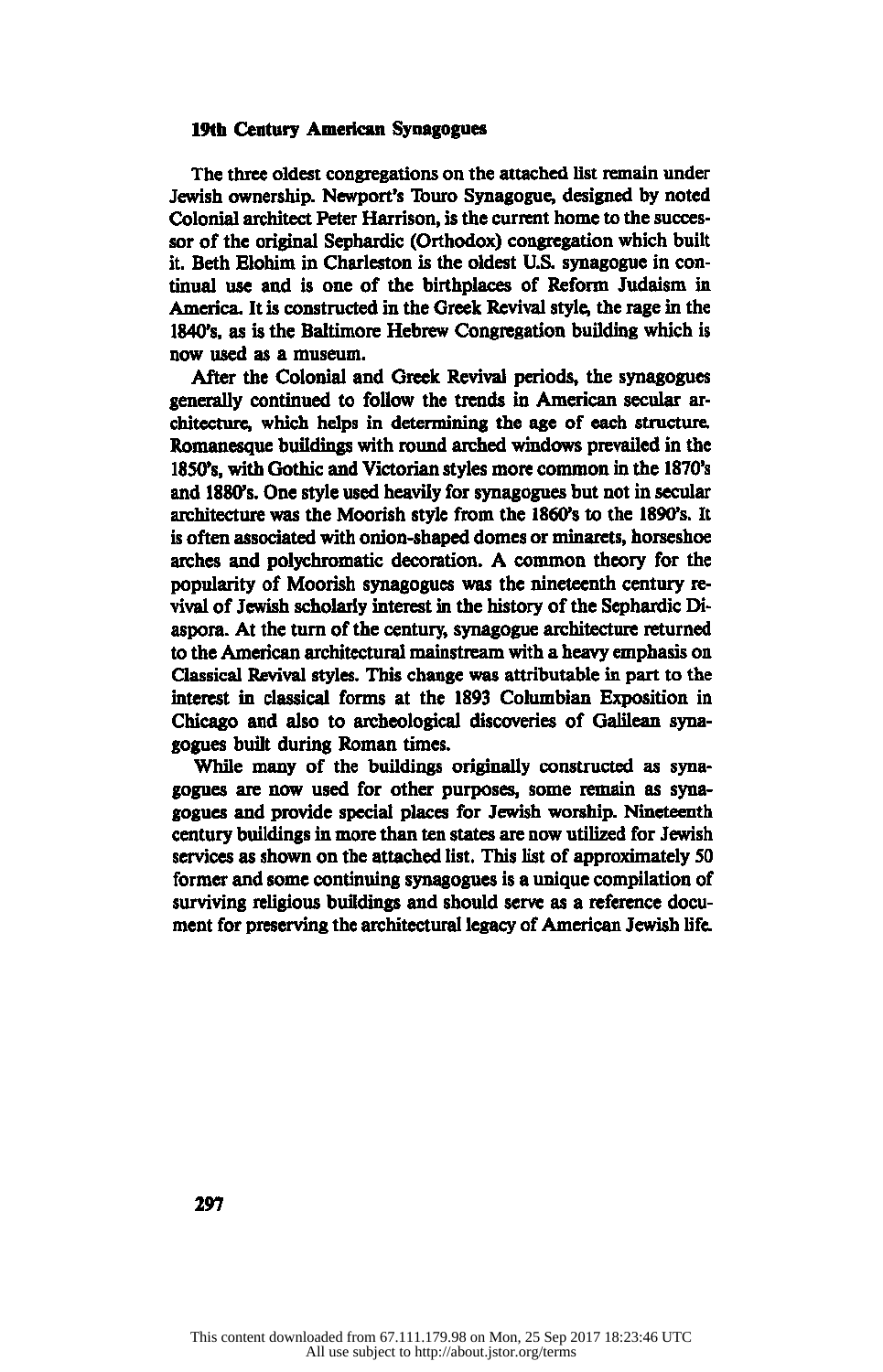| Date<br>D   | City & Address                                                                                                                                                                                                                                                                 | <b>Original Congregation</b> | <b>Current Use</b> | <b>Architecture</b>  |
|-------------|--------------------------------------------------------------------------------------------------------------------------------------------------------------------------------------------------------------------------------------------------------------------------------|------------------------------|--------------------|----------------------|
| 1759-63     | NEWPORT, RI                                                                                                                                                                                                                                                                    | Jeshuat Israel (O)           | <b>SAME</b>        | Georgian             |
|             |                                                                                                                                                                                                                                                                                | (Touro Synagogue)            |                    |                      |
| 1840-41     | 85 Touro St.<br>CHARLESTON, SC<br>SEARLESTON, SC<br>SEARLESTON 21.<br>BALTIMORE<br>II Lioyd St.<br>II Lioyd St.<br>TRY YORK CITY<br>IT Norfolk St.<br>IT Norfolk St.<br>SUS Broadway<br>SUSENALE, PA<br>HONESDALE, PA<br>HONESDALE, PA<br>CONDISON, WI<br>SUSENAND, WI<br>CONC | K.K. Beth Elohim (R)         | <b>SAME</b>        | <b>Greek Revival</b> |
|             |                                                                                                                                                                                                                                                                                |                              |                    |                      |
| 1845        |                                                                                                                                                                                                                                                                                | Baltimore Hebrew Cong. (R)   | muscum             | <b>Greek Revival</b> |
|             |                                                                                                                                                                                                                                                                                |                              |                    |                      |
| 1849-50     |                                                                                                                                                                                                                                                                                | Anshe Chesed (R)             | empty              | Gothic               |
|             |                                                                                                                                                                                                                                                                                |                              |                    |                      |
| 1852        |                                                                                                                                                                                                                                                                                | K.K. Bene Israel (R)         | church             | Spanish              |
|             |                                                                                                                                                                                                                                                                                |                              |                    |                      |
| 1853        |                                                                                                                                                                                                                                                                                | Rodeph Sholom (R)            | Chasam Sopher (O)  | Romancsque           |
|             |                                                                                                                                                                                                                                                                                |                              |                    |                      |
| 1856        |                                                                                                                                                                                                                                                                                | Beth Israel (R)              | <b>SAME</b>        | <b>Greek Revival</b> |
|             |                                                                                                                                                                                                                                                                                |                              |                    |                      |
| <b>S63</b>  |                                                                                                                                                                                                                                                                                | Shaarai Shomayim (R)         | community center   | Romanesque           |
|             |                                                                                                                                                                                                                                                                                |                              |                    |                      |
| 1865-66     |                                                                                                                                                                                                                                                                                | K.K. B'nai Yeshurun (R)      | SAME               | Moorish Gothic       |
|             |                                                                                                                                                                                                                                                                                | (Isaac M. Wise)              |                    |                      |
| 1865-67     |                                                                                                                                                                                                                                                                                | B'er Chayim (R)              | SAME               | <b>Greek Revival</b> |
|             |                                                                                                                                                                                                                                                                                |                              |                    |                      |
| 1869-70     |                                                                                                                                                                                                                                                                                | B'nai Sholom (R)             | SAME               | Moorish              |
|             |                                                                                                                                                                                                                                                                                |                              |                    |                      |
| <b>S291</b> |                                                                                                                                                                                                                                                                                | B'nai Israel (R)             | Masonic Temple     | Moorish Gothic       |
|             |                                                                                                                                                                                                                                                                                |                              |                    |                      |
| 1870-72     |                                                                                                                                                                                                                                                                                | Ahavath Chesed (R)           | SAME               | Moorish              |
|             |                                                                                                                                                                                                                                                                                | (Central Synagogue)          |                    |                      |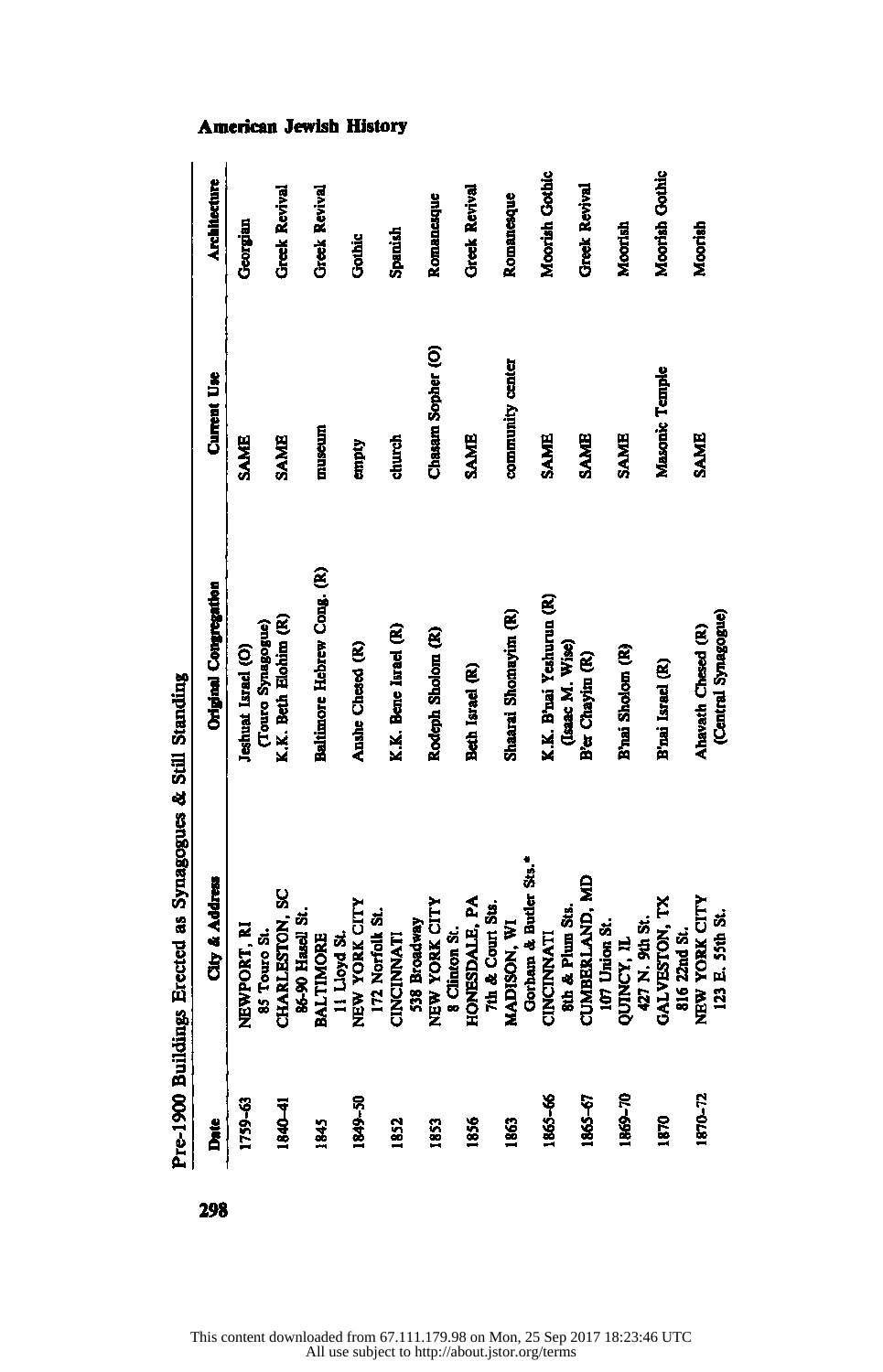|     | 1874-78                   | <b>SAVANNAH</b>                                                                                                                                                                                                     | Mickve Israel (R)                                                                                                                                           | SAME              | <b>Gothic</b>    |
|-----|---------------------------|---------------------------------------------------------------------------------------------------------------------------------------------------------------------------------------------------------------------|-------------------------------------------------------------------------------------------------------------------------------------------------------------|-------------------|------------------|
|     |                           | 20 Gordon St.                                                                                                                                                                                                       |                                                                                                                                                             |                   |                  |
| 299 | 1875                      | BALTIMORE<br>27-35 Lloyd St.                                                                                                                                                                                        | Chizuk Amuno (C)                                                                                                                                            | B'nai Israel (O); | Victorian Gothic |
|     |                           |                                                                                                                                                                                                                     |                                                                                                                                                             | muscum            |                  |
|     | 1876                      | NEW YORK CITY                                                                                                                                                                                                       | Beth Elohim (R)                                                                                                                                             | unknown           | Victorian Gothic |
|     |                           | 274 Keap St.                                                                                                                                                                                                        |                                                                                                                                                             |                   |                  |
|     | 1876                      | WASHINGTON, DC<br>3rd & G Sts., N.W.*                                                                                                                                                                               | Adas Israel (C)                                                                                                                                             | museum            | late Federal     |
|     |                           |                                                                                                                                                                                                                     |                                                                                                                                                             |                   |                  |
|     | 1876                      | HARTFORD<br>457 Main St.                                                                                                                                                                                            | Temple Beth Israel (R)                                                                                                                                      | muscum            | eclectic         |
|     |                           |                                                                                                                                                                                                                     |                                                                                                                                                             |                   |                  |
|     | 1877                      |                                                                                                                                                                                                                     | Temple Adath Israel (R)                                                                                                                                     | SAME              | Moorish Gothic   |
|     |                           |                                                                                                                                                                                                                     |                                                                                                                                                             |                   |                  |
|     | 1882                      |                                                                                                                                                                                                                     | Temple Emanuel (R)                                                                                                                                          | empty             | Victorian        |
|     |                           |                                                                                                                                                                                                                     |                                                                                                                                                             |                   |                  |
|     | 1883                      |                                                                                                                                                                                                                     | Temple Beth El (R)                                                                                                                                          | <b>SAME</b>       | Gothic           |
|     |                           |                                                                                                                                                                                                                     |                                                                                                                                                             |                   |                  |
|     | 1884-85                   | OWENSBORO, KY<br>429 Daviess St.<br>DENVER<br>24th & Curtis Sts.<br>JEFFERSON CITY, MO<br>318 Monroe St.<br>318 Monroe St.<br>--------<br>Columbus Ave.<br>& Northampton St.<br>TRAVERSE CITY, MI<br>312 S. Part e. | Temple Israel (R)                                                                                                                                           | church            | Victorian        |
|     |                           |                                                                                                                                                                                                                     |                                                                                                                                                             |                   | Romanesque       |
|     |                           |                                                                                                                                                                                                                     |                                                                                                                                                             |                   |                  |
|     | 1885                      |                                                                                                                                                                                                                     | Beth El (R)                                                                                                                                                 | <b>SAME</b>       | vernacular       |
|     |                           |                                                                                                                                                                                                                     |                                                                                                                                                             |                   |                  |
|     | 1886-87                   | NEW YORK CITY                                                                                                                                                                                                       | Khal Adas Jeshurun (O)                                                                                                                                      | <b>SAME</b>       | Moorish          |
|     |                           | Eldridge St.<br>ュュ                                                                                                                                                                                                  | (merged w/Anshe Lubz)                                                                                                                                       |                   |                  |
|     | 1889                      | <b>DOMINGTON, IL</b>                                                                                                                                                                                                | Moses Monteflore Temple (R)                                                                                                                                 | church            | Moorish          |
|     |                           | 5 N. Prairie St.                                                                                                                                                                                                    |                                                                                                                                                             |                   |                  |
|     |                           |                                                                                                                                                                                                                     | Asterists (*) indicate synagogues which have been physically moved to their current location. (C), (C) and (R) stand for Orthodox, Conservative and Reform. |                   |                  |
|     |                           |                                                                                                                                                                                                                     |                                                                                                                                                             |                   |                  |
|     | They indicate the present |                                                                                                                                                                                                                     | t day affiliation of the original congregation or its successor through merger. SAME indicates that the original congregation still                         |                   |                  |
|     |                           |                                                                                                                                                                                                                     | uses the building for worship services. (Buildings which have been totally rebuilt and are no longer recognizable as former places of worship are not       |                   |                  |
|     | included on the list.)    |                                                                                                                                                                                                                     |                                                                                                                                                             |                   |                  |

This content downloaded from 67.111.179.98 on Mon, 25 Sep 2017 18:23:46 UTC All use subject to http://about.jstor.org/terms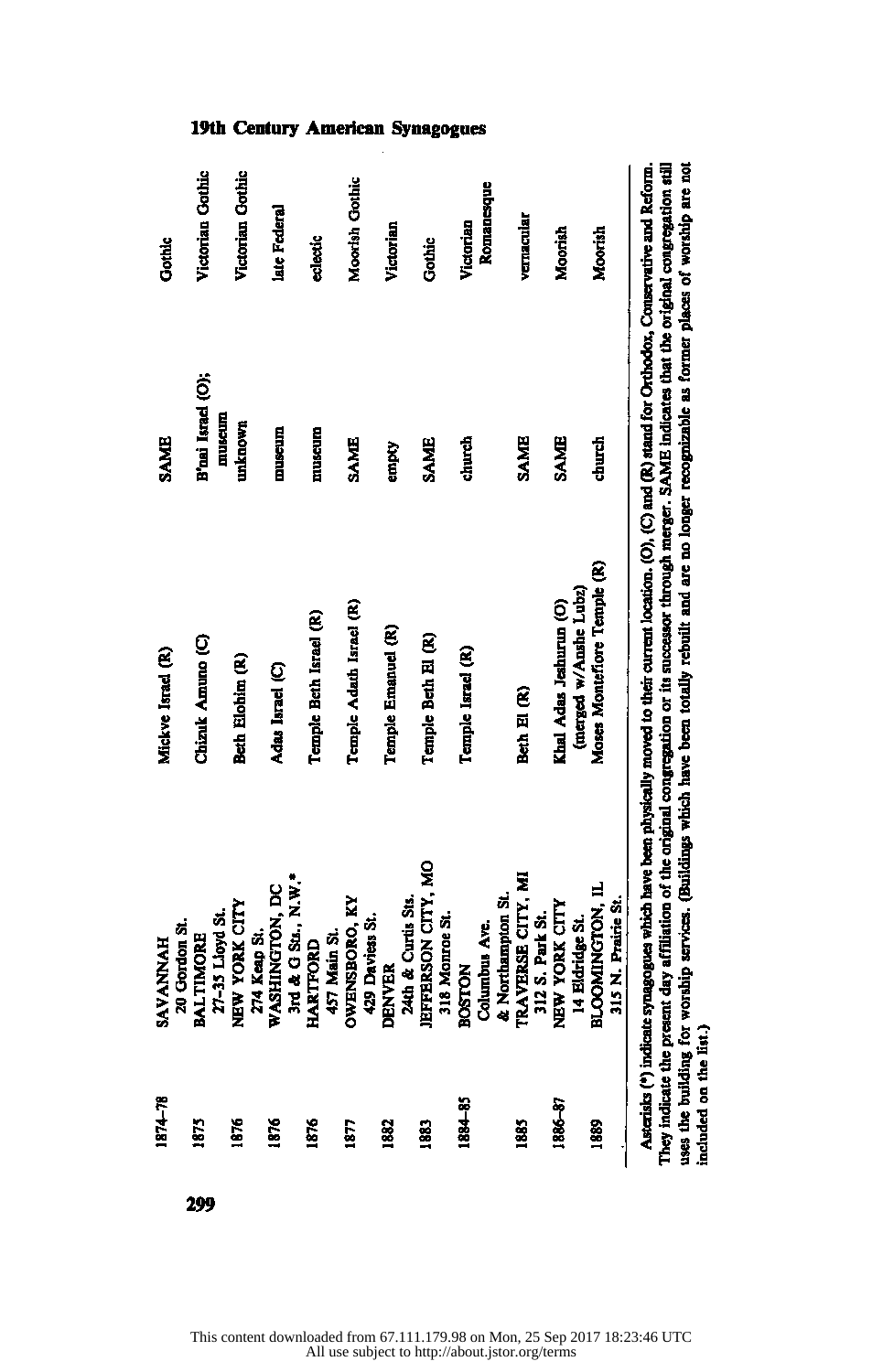| Date               | City & Address                                                                                                                                                                                                                                          | Original Congregation        | <b>Current Use</b> | Architecture     |
|--------------------|---------------------------------------------------------------------------------------------------------------------------------------------------------------------------------------------------------------------------------------------------------|------------------------------|--------------------|------------------|
| 1889               | SAN DEGC<br>Iuan & Harvey St."<br>Iuan & Harvey St."<br>IUAND, CO<br>SOA Manj St.<br>SOA Manj St.<br>Main St.<br>Kelly & West End Aves.<br>Kelly & West End Aves.<br>IGO R. CITY<br>IGN YORK CITY<br>IDS-90 Forsyth St.<br>IDS-90 Forsyth St.<br>IDS-90 | Temple Beth Israel (R)       | community center;  | Romanesque/      |
|                    |                                                                                                                                                                                                                                                         |                              | museum             | edectic          |
| 1889<br>1889       |                                                                                                                                                                                                                                                         | Congregation Aaron (R)       | SAME               | Victorian Gothic |
|                    |                                                                                                                                                                                                                                                         |                              |                    |                  |
|                    |                                                                                                                                                                                                                                                         | Ahavas Sholem (disbanded)    | र्टी<br>टीपटर्ट    | Victorian Gothic |
|                    |                                                                                                                                                                                                                                                         |                              |                    |                  |
| 06-6881<br>06-6881 |                                                                                                                                                                                                                                                         | Emanuel (C)                  | <b>SAME</b>        | Romanesque       |
|                    |                                                                                                                                                                                                                                                         |                              |                    |                  |
|                    |                                                                                                                                                                                                                                                         | Zichron Ephraim (O)          | <b>SAME</b>        | Moorish          |
|                    |                                                                                                                                                                                                                                                         |                              |                    |                  |
| 1890<br>1890-91    |                                                                                                                                                                                                                                                         | Anshe Lleya                  | church             | eclectic         |
|                    |                                                                                                                                                                                                                                                         | (Porsyth St. Shul)           |                    |                  |
|                    |                                                                                                                                                                                                                                                         | K. A. M. (R)                 | church             | Chicago School   |
|                    |                                                                                                                                                                                                                                                         |                              |                    |                  |
| 1890-91            |                                                                                                                                                                                                                                                         | Baltimore Hebrew Cong. (R)   | church             | Moorish/eclectic |
|                    |                                                                                                                                                                                                                                                         |                              |                    |                  |
| 1891               |                                                                                                                                                                                                                                                         | B'nai Jeshurun (C)           | New Brighton       | Victorian        |
|                    |                                                                                                                                                                                                                                                         |                              | Jewish Cong.       |                  |
| 1891               |                                                                                                                                                                                                                                                         | Temple Gemiluth Chasadim (R) | empty              | Moorish/Russian  |
|                    |                                                                                                                                                                                                                                                         |                              |                    |                  |
| 1891               |                                                                                                                                                                                                                                                         | Adas Israel (disbanded)      | church             | Victorian        |
|                    |                                                                                                                                                                                                                                                         |                              |                    |                  |
| 1892-93            |                                                                                                                                                                                                                                                         | Oheb Shalom (R)              | church             | Byzantine        |
|                    |                                                                                                                                                                                                                                                         |                              |                    |                  |
| 1893               |                                                                                                                                                                                                                                                         | Anshe Ernet (C)              | church             | Moorish          |
|                    |                                                                                                                                                                                                                                                         |                              |                    |                  |
| <b>1891-94</b>     |                                                                                                                                                                                                                                                         | Tifereth Israel (R)          | church             | Richardsonian    |
|                    |                                                                                                                                                                                                                                                         |                              |                    | Romanesque       |

Pre-1900 Buildings Erected as Synagogues & Still Standing

300

American Jewish History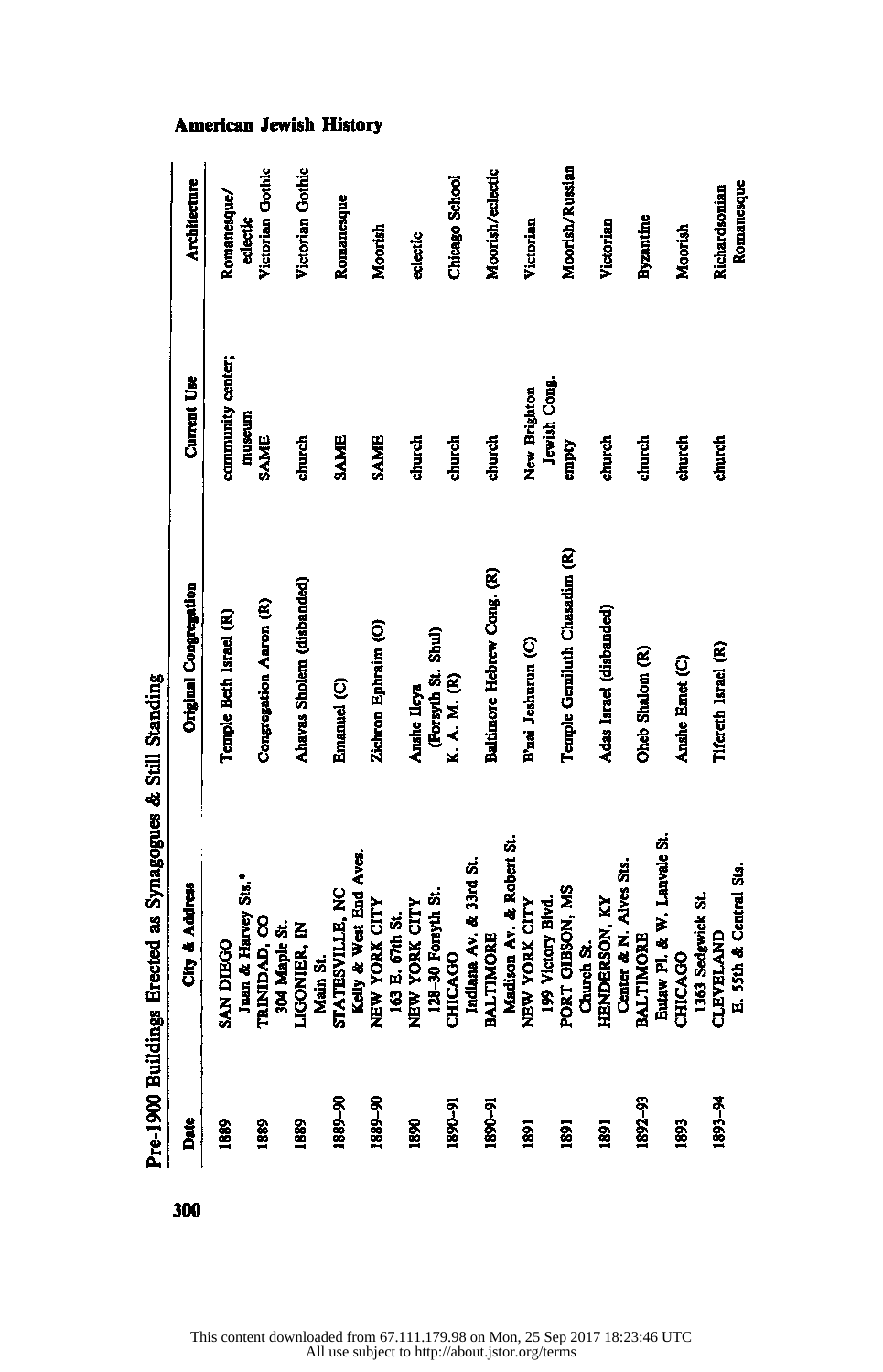|     | 1881                      | NEW YORK CITY                                                        | Shaaray Tefila (R)                                                                                                                                                                                                                                                                              | church           | Classical/            |
|-----|---------------------------|----------------------------------------------------------------------|-------------------------------------------------------------------------------------------------------------------------------------------------------------------------------------------------------------------------------------------------------------------------------------------------|------------------|-----------------------|
|     |                           | 160 W. 82nd St.                                                      |                                                                                                                                                                                                                                                                                                 |                  | Moorish               |
|     | 1895                      | <b>SAN FRANCISCO</b>                                                 | Obabai Shalome (disbanded)                                                                                                                                                                                                                                                                      | church           | Moorish/eclertic      |
| 301 |                           | 1881 Bush St.                                                        |                                                                                                                                                                                                                                                                                                 |                  |                       |
|     | 1895                      | <b>BALTIMORE</b>                                                     | Chizuk Amuno (C)                                                                                                                                                                                                                                                                                | church           | Classical/            |
|     |                           | McCuilob & Mother Sts.                                               |                                                                                                                                                                                                                                                                                                 |                  | Romancaque            |
|     | 1895-96                   |                                                                      | Shaarai Shomayim (R)                                                                                                                                                                                                                                                                            | <b>SAME</b>      | Classical/eclectic    |
|     |                           | McCulloh & Mooh<br>LANCASTER, PA<br>508 N. Dute St.<br>NEW YORK CITY |                                                                                                                                                                                                                                                                                                 |                  |                       |
|     | 1896-97                   |                                                                      | Shearith Israel (O)                                                                                                                                                                                                                                                                             | <b>SAME</b>      | Neoclassical          |
|     |                           | W. 70th St.<br>$\bullet$                                             | (Spanish & Portuguese)                                                                                                                                                                                                                                                                          |                  |                       |
|     | 1897-98                   |                                                                      | Washington Hebrew Cong. (R)                                                                                                                                                                                                                                                                     | dhurdi           | Moorish/              |
|     |                           | WASHINGTON, DC<br>8th & I Sta., N.W.                                 |                                                                                                                                                                                                                                                                                                 |                  | Byzantine             |
|     | 1898                      | <b>CHICAGO</b>                                                       | Temple Israel (R)                                                                                                                                                                                                                                                                               | church           | Classical             |
|     |                           | Ath St. & St. Lawrence Ave.                                          |                                                                                                                                                                                                                                                                                                 |                  |                       |
|     | 1898                      | PEORIA, IL                                                           | Anshai Emeth (R)                                                                                                                                                                                                                                                                                | church           | <b>Gothic Revival</b> |
|     |                           |                                                                      |                                                                                                                                                                                                                                                                                                 |                  |                       |
|     | 0.1898                    | 321 N.E. Monroe St.<br>SAG HARBOR, NY                                | Temple Mishcan Israel (C)                                                                                                                                                                                                                                                                       | SAME             | vernacular            |
|     |                           | Elizabeth St. & Atlantic Ave.                                        | (merged w/Adas Israel)                                                                                                                                                                                                                                                                          |                  |                       |
|     | 1898-99                   | <b>CHICAGO</b>                                                       | Temple Isaiah (R)                                                                                                                                                                                                                                                                               | ਹੀਸ਼ਹਾਦੀ<br>ਦੱ   | Classical             |
|     |                           | 15th St. & Vincennes Ave.                                            |                                                                                                                                                                                                                                                                                                 |                  |                       |
|     | Š.                        | <b>DENVER</b>                                                        | Temple Emanuel (R)                                                                                                                                                                                                                                                                              | दोपाटी           | Moorish               |
|     |                           | 6th & Pearl Sta.                                                     |                                                                                                                                                                                                                                                                                                 |                  |                       |
|     | 8                         | NEW YORK CITY                                                        | Shaarei Zodek (C)                                                                                                                                                                                                                                                                               | diurti           | Moorish               |
|     |                           | 23 W. 118th St.                                                      |                                                                                                                                                                                                                                                                                                 |                  |                       |
|     | ĝ                         | CORSICANA, TX                                                        | Temple Bed-El (C)                                                                                                                                                                                                                                                                               | community center | Moorish               |
|     |                           | 208 S. 15th St.                                                      |                                                                                                                                                                                                                                                                                                 |                  |                       |
|     |                           |                                                                      |                                                                                                                                                                                                                                                                                                 |                  |                       |
|     | They indicate the present |                                                                      | Asterists (*) indicate synagogues which have been physically moved to their current location. (O), (C) and (R) mand for Onthodox, Conservative and Reform.<br>day affiliation of the original congregation or its successor through merger. SAME indicates that the original congregation stiff |                  |                       |
|     |                           |                                                                      | uses the building for worship services. (Buildings which have been totally rebuilt and are no longer recognizable as former places of worship are not                                                                                                                                           |                  |                       |
|     | included on the list.)    |                                                                      |                                                                                                                                                                                                                                                                                                 |                  |                       |
|     |                           |                                                                      |                                                                                                                                                                                                                                                                                                 |                  |                       |

#### 19th Century American Synagogues

l.

This content downloaded from 67.111.179.98 on Mon, 25 Sep 2017 18:23:46 UTC All use subject to http://about.jstor.org/terms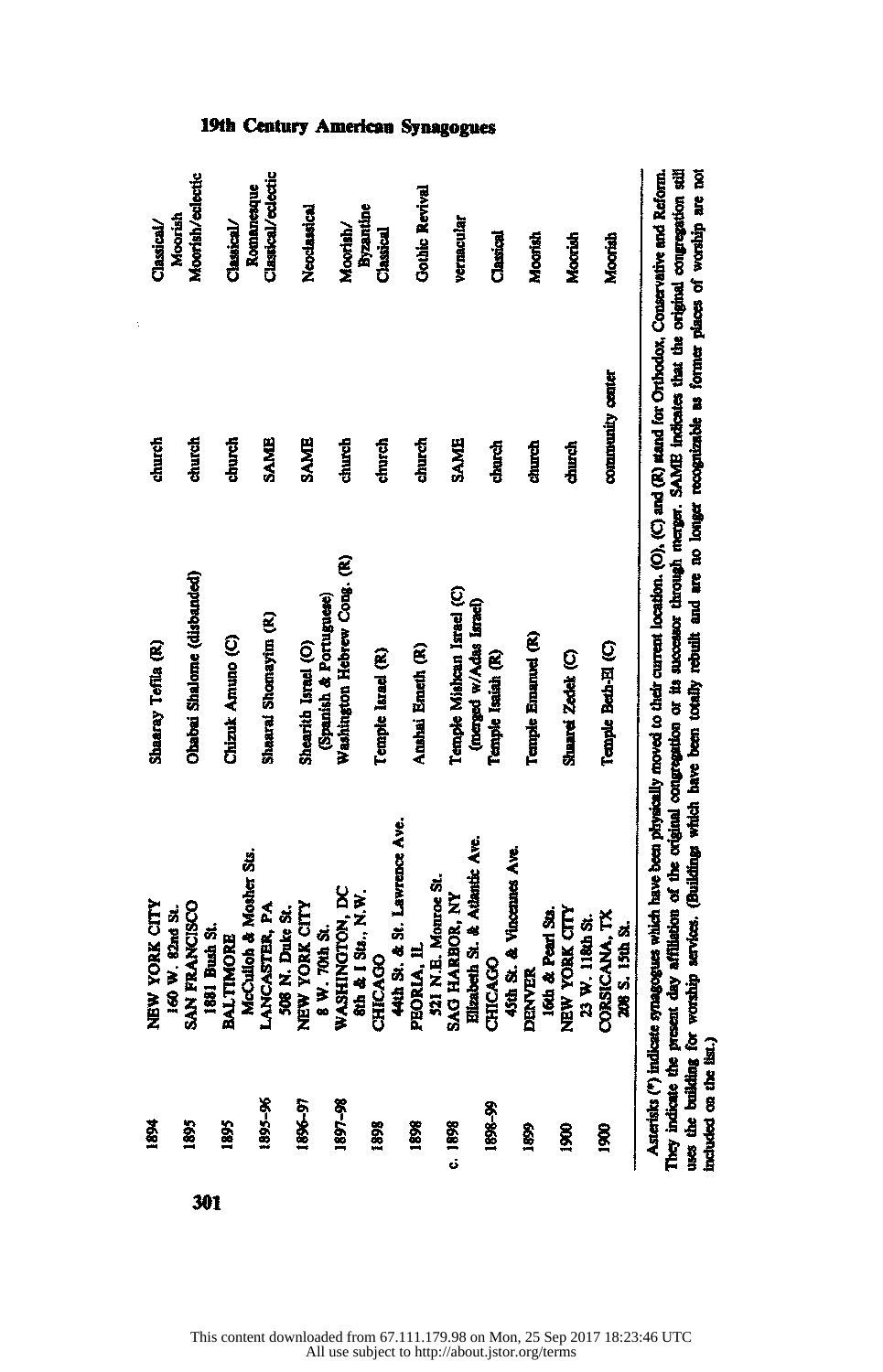

The 1840-41 Beth Elohim Synagogue in Charleston, South Carolina is the second oldest surviving structure originally built as a synagogue in the<br>United States. Its Greek Revival building is one of the birthplaces of Reform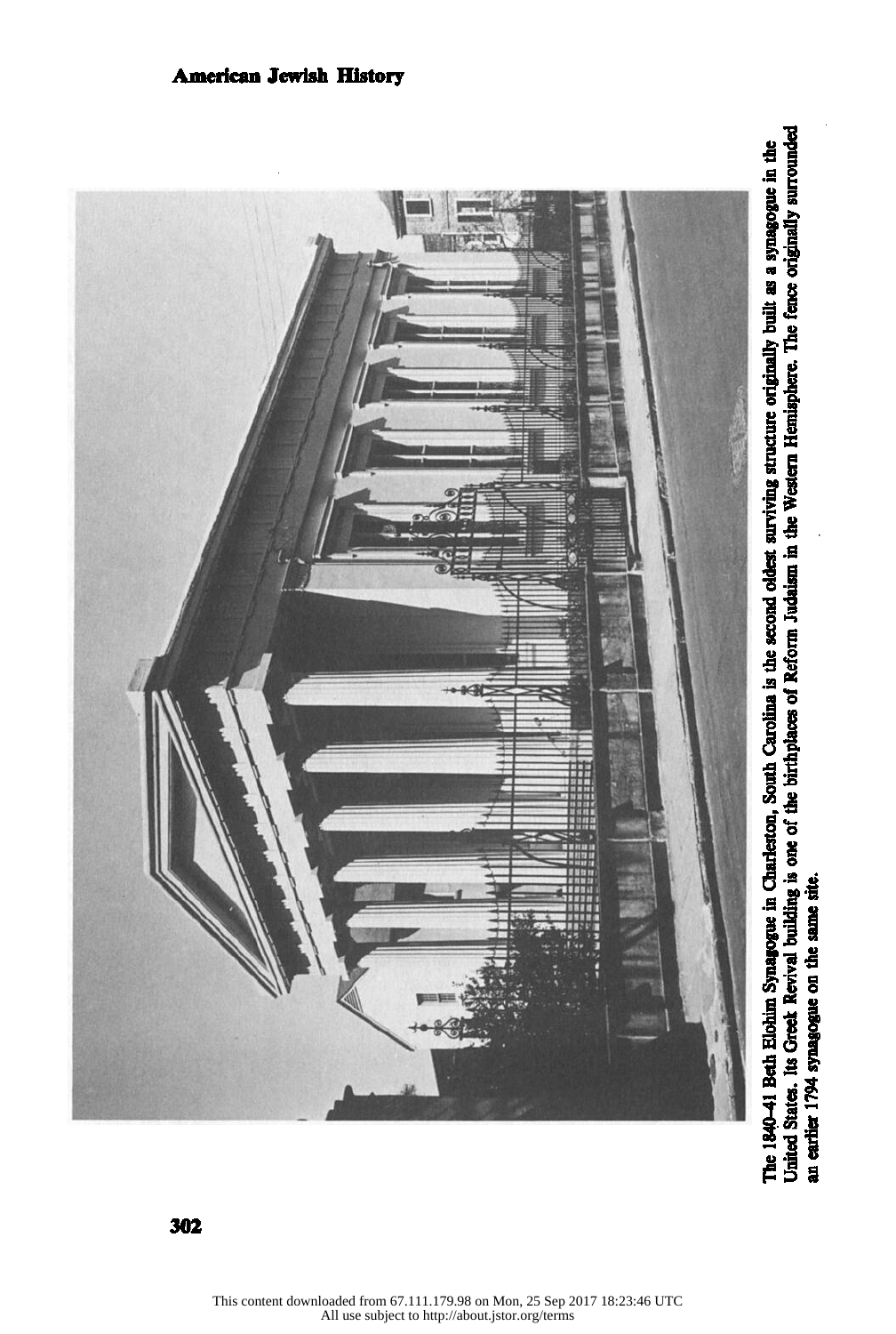

Baltimore's Lloyd Street Synagogue, built in 1845 in the Greek Revival style, is now a Jewish museum. It was the first U.S. synagogue to use the Star of David as exterior decoration (on a rear, non-visible window).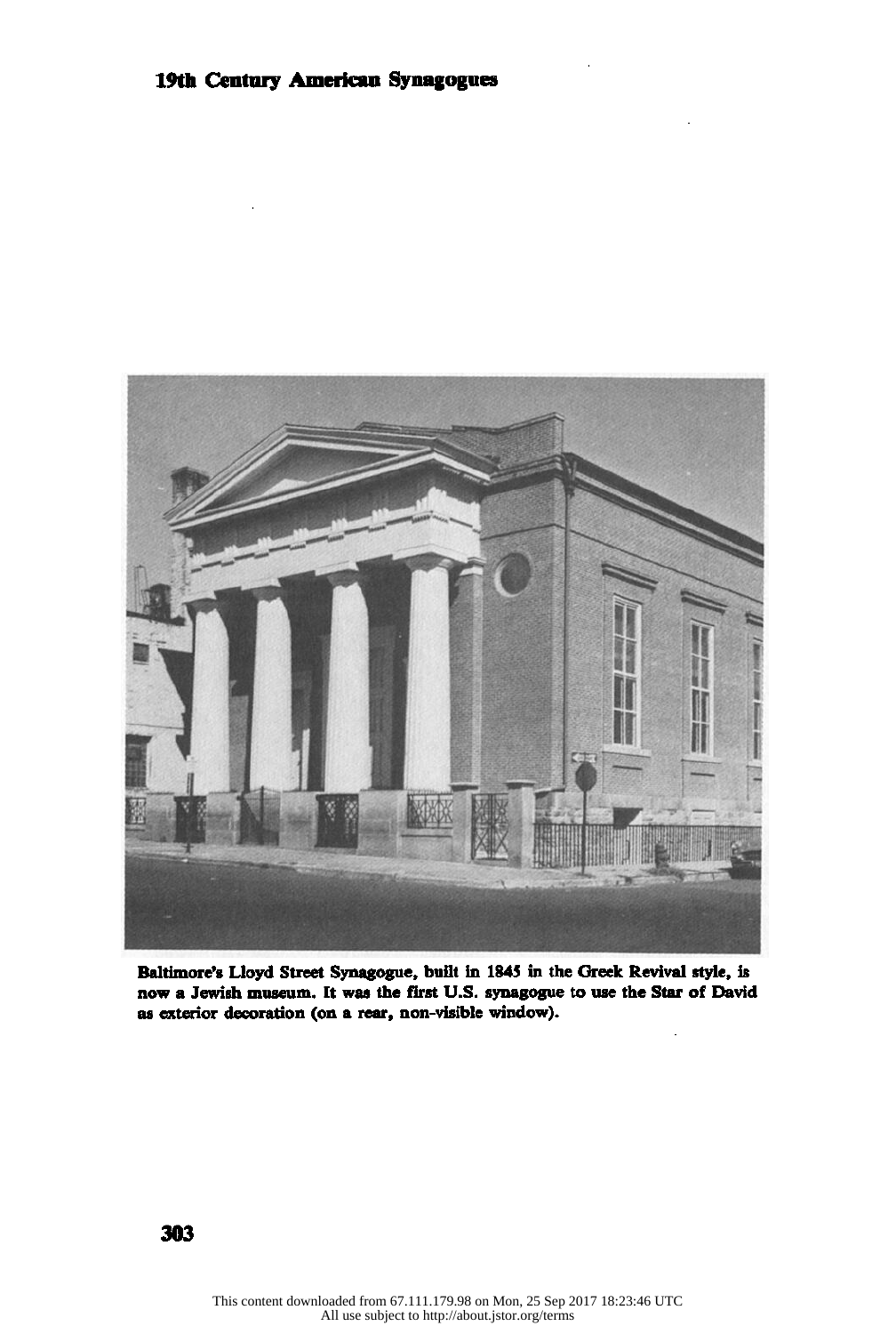

This 1863 Romanesque sandstone building was originally built as a synagogue in Madison, Wisconsin. Its congregation sold it after 16 years as many members left the area. The building has been relocated to a lakefront park and now serves as a community center.



This small 1883 synagogue houses Temple Beth El of Jefferson City, Missouri. Its Gothic windows form the major design element of one of the oldest, con tinually functioning synagogues west of the Mississippi River.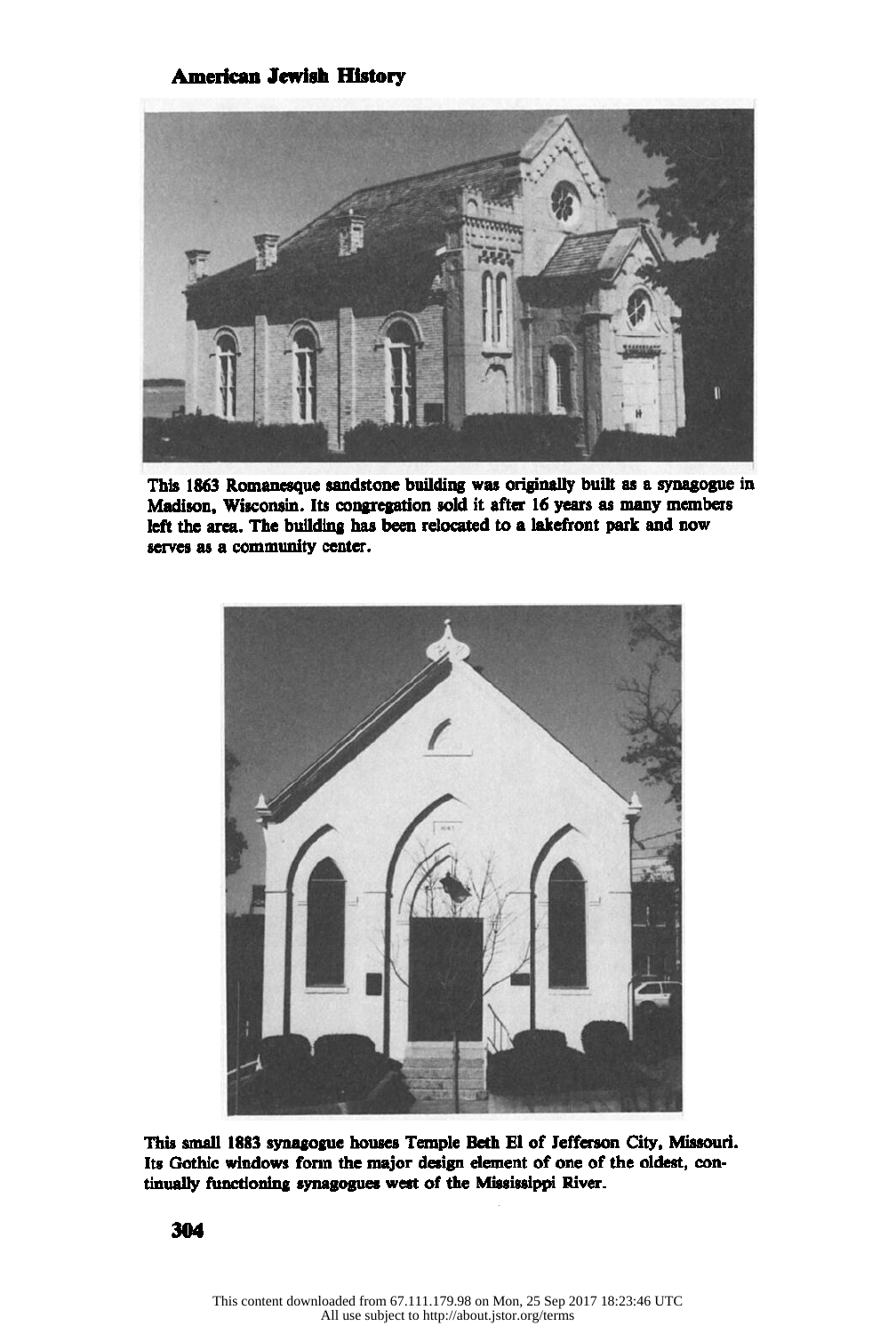#### 19th Century American Synagogues



Chicago's K. A. M. ("Congregation of the People of the West") built this syna gogue in 1890-91. Designed by Dankmar Adler and Louis Sullivan, it is one of the few American religious structures built in the Chicago School style of ar chitecture. The building is now a designated city landmark and a Baptist church.



The synagogue built by Congregation Aaron of Trinidad, Colorado is Victorian Gothic with a Moorish turret to complete the design. It was dedicated in 1889.